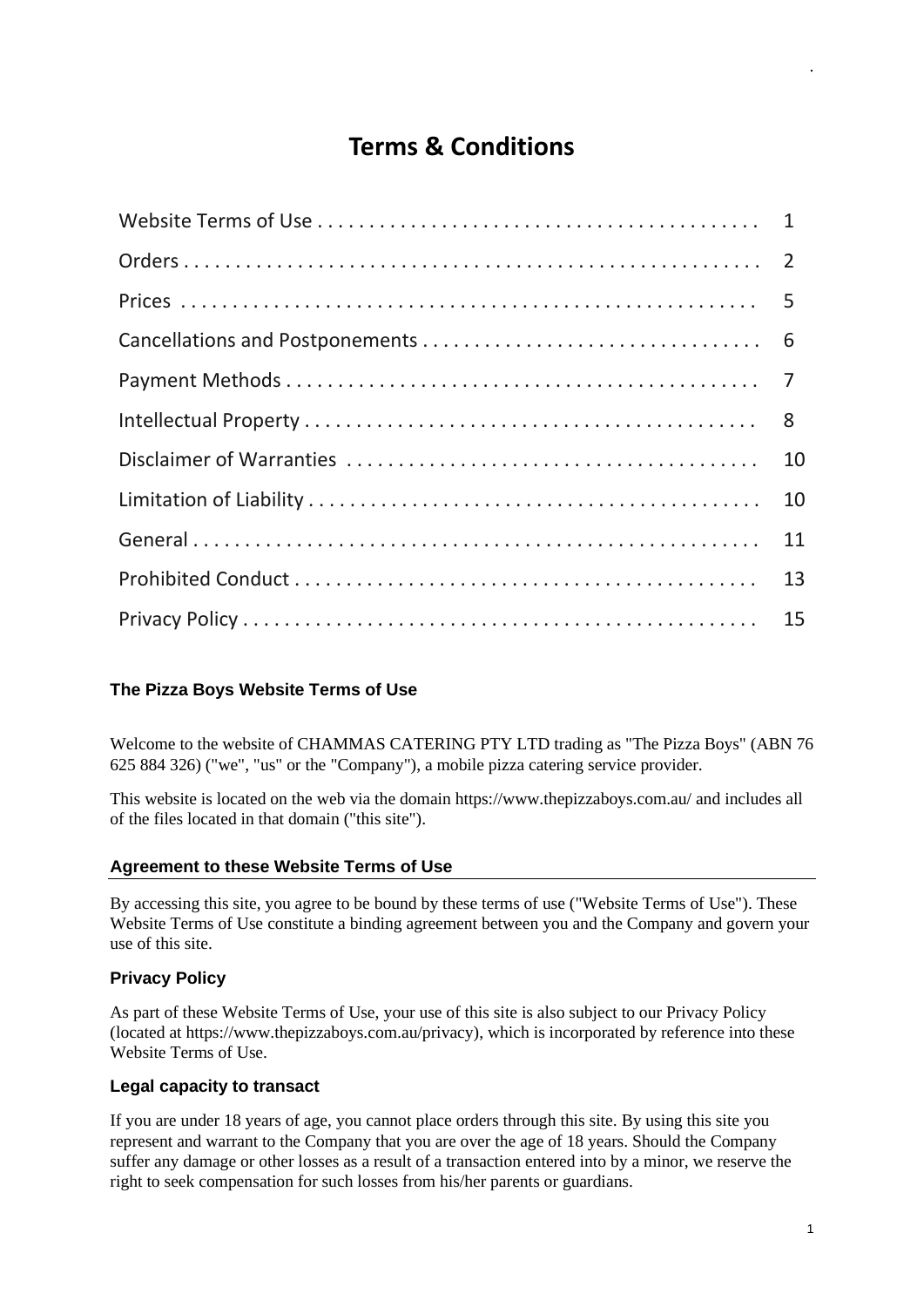### **Restrictions on use**

### **Prohibited conduct**

Your use of this site is subject to the rules set out in Schedule 1 below.

### **Violations of these Website Terms of Use**

Without limiting any other remedies available to the Company at law or in equity, the Company reserves the right to, without notice:

- temporarily or indefinitely suspend, or terminate, your access to this site or refuse to provide services to you if:
- you breach any provision of these Website Terms of Use;
- the Company is unable to verify or authenticate any information that you provide to us; or
- the Company believes that your actions may cause damage and/or legal liability to the Company, any of its customers or suppliers or any other person; and
- remove or block access to any information and/or materials (in whole or in part) that the Company, at its sole and absolute discretion, regards in any way to be objectionable or in violation of any applicable law, any person's intellectual property rights or these Website Terms of Use.

#### **Indemnity**

You indemnify and hold harmless the Company and its officers, employees, agents, consultants, licensors, partners and affiliates from and against any fines, losses, liabilities, costs, expenses or damages (including actual, special, indirect and consequential losses or damages of every kind and nature, including all legal fees on a solicitor-client basis) suffered or incurred by any of them due to, arising out of, or in any way related to (directly or indirectly):

- any material or information that you submit, post, transmit or otherwise make available through this site;
- vour use of, or connection to, this site:
- your negligence or misconduct, breach of these Website Terms of Use or violation of any law or the rights of any person; or
- Your failure to properly obtain permission to host a facility on any premises. It is your responsibility to obtain relevant consent and any associated licences, permits or otherwise for the location of the event.

#### <span id="page-1-0"></span>**Orders**

#### **Order constitutes offer**

To make a booking on our website, a user account must be created in your name. You are responsible for all usage of that account. We will not be held liable for any errors, miscalculations, misdescriptions or failures which occur as a result of the user account held by you. If you authorise a third party to use your account, you agree to remain liable for all usage of that account. All actions referred to in these terms which require you to perform an action require you to do so through your online user account. The Company reserves the right to recognise any action, request, booking, cancellation or amendment that is made by any means other than through the user account and online booking system.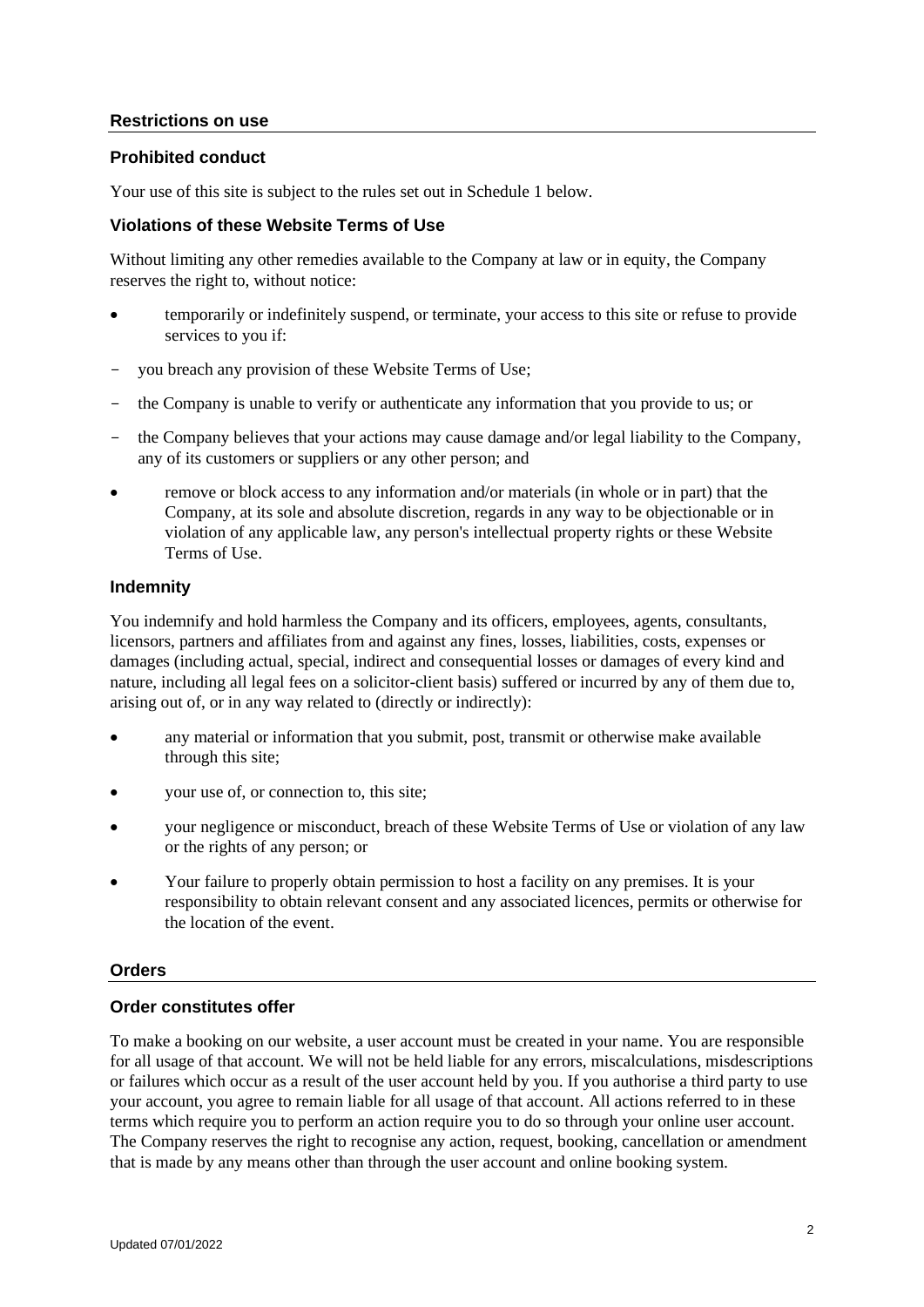By placing an order through this website, you make an irrevocable offer to us to purchase the services that you have selected pursuant to these Website Terms of Use. Information contained in this site constitutes an invitation to treat only. No information in this site constitutes an offer by us to supply any services to you – however, the Company will endeavour to supply your selected services to you.

We reserve the right at our discretion to:

- at any time prior to your order being accepted in accordance with these Website Terms of Use, cancel all or part of your order;
- Refuse to accept any booking made less than 10 days prior to the event date; and
- at any time:
- refuse to provide services to you;
- terminate, restrict or amend your access to this website; and/or
- remove or edit any content on this website.
- Amend or cancel your order to correct any misdescription, error (human and/or technological), incorrect amount or any other malfunction relating to your order;

By specifying an event's location during the Booking process, or subsequently changing the booking location, you agree to assume all responsibility for seeking the relevant permission, authority or license to utilise that location. The Company will not make its own enquiries regarding event permits and will rely solely on your booking request or order for organising the event at the desired location. Any breach, fine, warning, claim or any other loss or damage whatsoever, arising as a result of your failure to properly obtain permission for a booking location will become your sole responsibility and you expressly agree to indemnify the Company against any and all losses in this regard.

The Company reserves the right to terminate an event upon being notified by any relevant authority, landholder or other responsible person, that an event is being hosted without permission or authority. The Company will not offer any refund for such termination.

# **Acceptance of orders**

Acceptance of each order will take place if and when the Company either:

- provides the services to you, at the time at which the Company commences providing the services; or
- provided that you have finalised all payments owing in relation to your order, notifies you in writing that your order has been accepted, at the time at which such notification is sent by the Company;

unless the Company is required to amend, verify or recalculate any amount owing in relation to your order in accordance with these Website Terms of Use.

If you are prompted to contact the Company during the booking process, your order will remain pending until you contact the Company and receive confirmation that any outstanding issues have been resolved.

You may be required to contact the Company if:

- the number of adults and children at your event is equal to or greater than 120;
- your address is not properly recognised by our booking system; or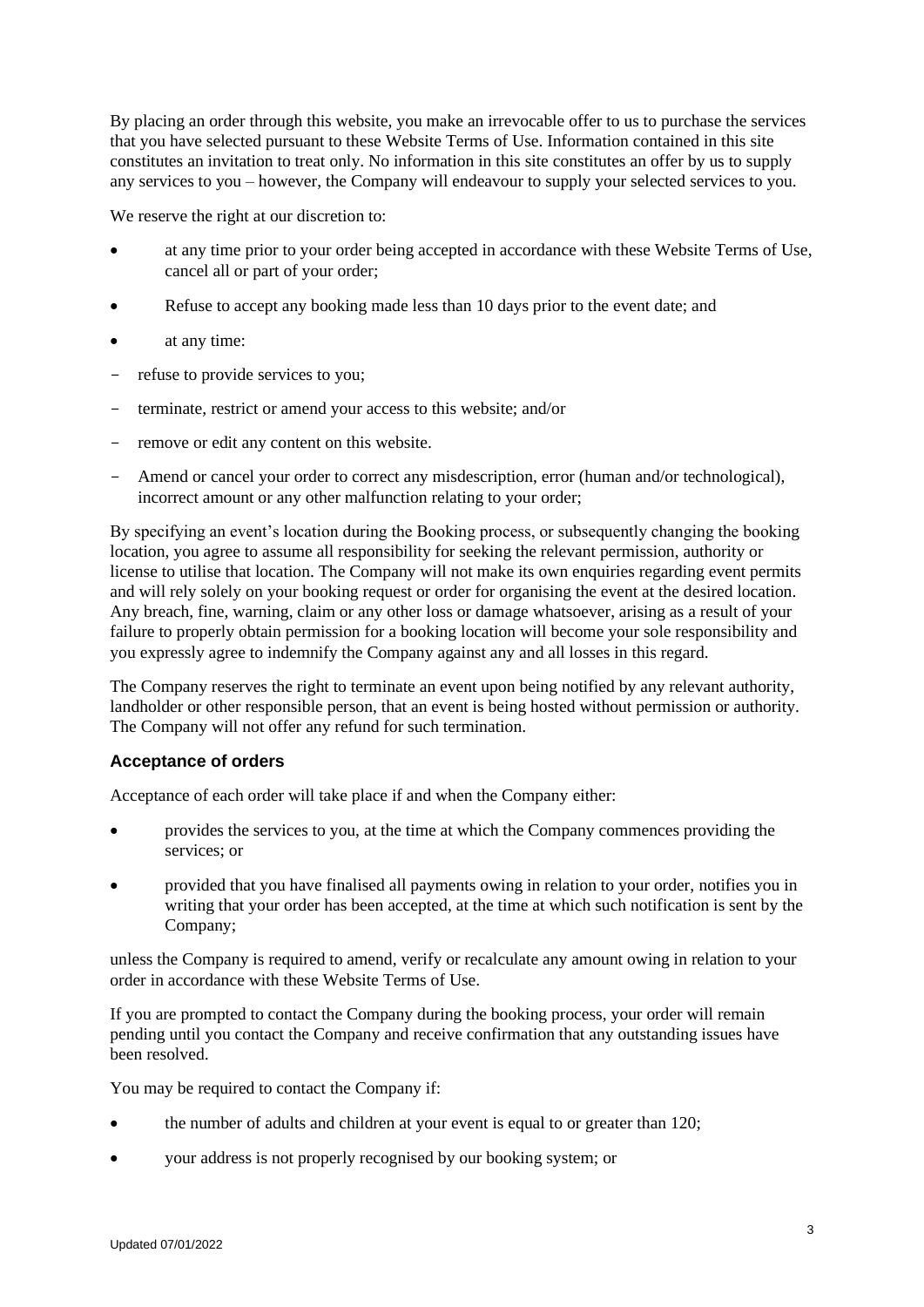• you are prompted to do so at any time during or after the booking process.

# **Deposit**

A non-refundable deposit of \$300 must be paid at the time of booking. You may pay the deposit via any of the Company's available payment methods through its booking system. Surcharges may apply for credit card payments which will be displayed during booking process.

# **Finalisation of Event Details**

For every booking, you must, no later than 10 days prior to your event:

- Finalise and submit all details of the event, including number of attendees, food and allergy requirements, special requests, access restrictions and any other relevant requests or services required; and
- Provide full contact details, including secondary contact details and out of office contact telephone numbers;

The Company reserves the right to refuse any amendment or request made less than 10 days prior to your event, including but not limited to reducing event size and booking requirements, date and/or venue changes, special requests already requested or any other amendment.

Requests to expand event sizes, or increase booking requirements, less than 10 days prior to the event may be accepted by the Company entirely at its own discretion. You are not entitled to cancel your order or booking if the Company cannot accommodate such requests. All cancellations will be dealt with in accordance with our cancellation terms in this document.

Requests to change your booking date 10 days or less prior to your event will be treated as a cancellation as per our cancellation policy (see below) and accordingly, you may be required to forfeit up to 50% of your booking fees.

# **Late Payments**

All payments are due and payable 10 days prior to your event, unless we have agreed to accept payment in cash on the day of your event. If, for any reason, including but not limited to oversight or error on our behalf, any payment remains outstanding at the commencement of your event, such payment will be due and owing at the conclusion of your event. This includes payment for all surcharges accordance with this policy. We will provide you with a tax invoice for such payments as soon as practicably possible.

All outstanding payments at the conclusion of your event will incur the following charges:

- 24% surcharge for every 7 days the payment remains owing;
- A \$62.00 processing fee; and
- Any debt collection fees including but not limited to instructing our solicitors to recover any outstanding payments from you, Court filing fees and all relevant disbursements incurred in recovering those amounts. We reserve the right to instruct a third party to recover outstanding payments 7 days following your event without any further notice to you.

#### <span id="page-3-0"></span>**Prices**

The Company reserves the right to change the prices for services displayed in this site at any time before you place an order.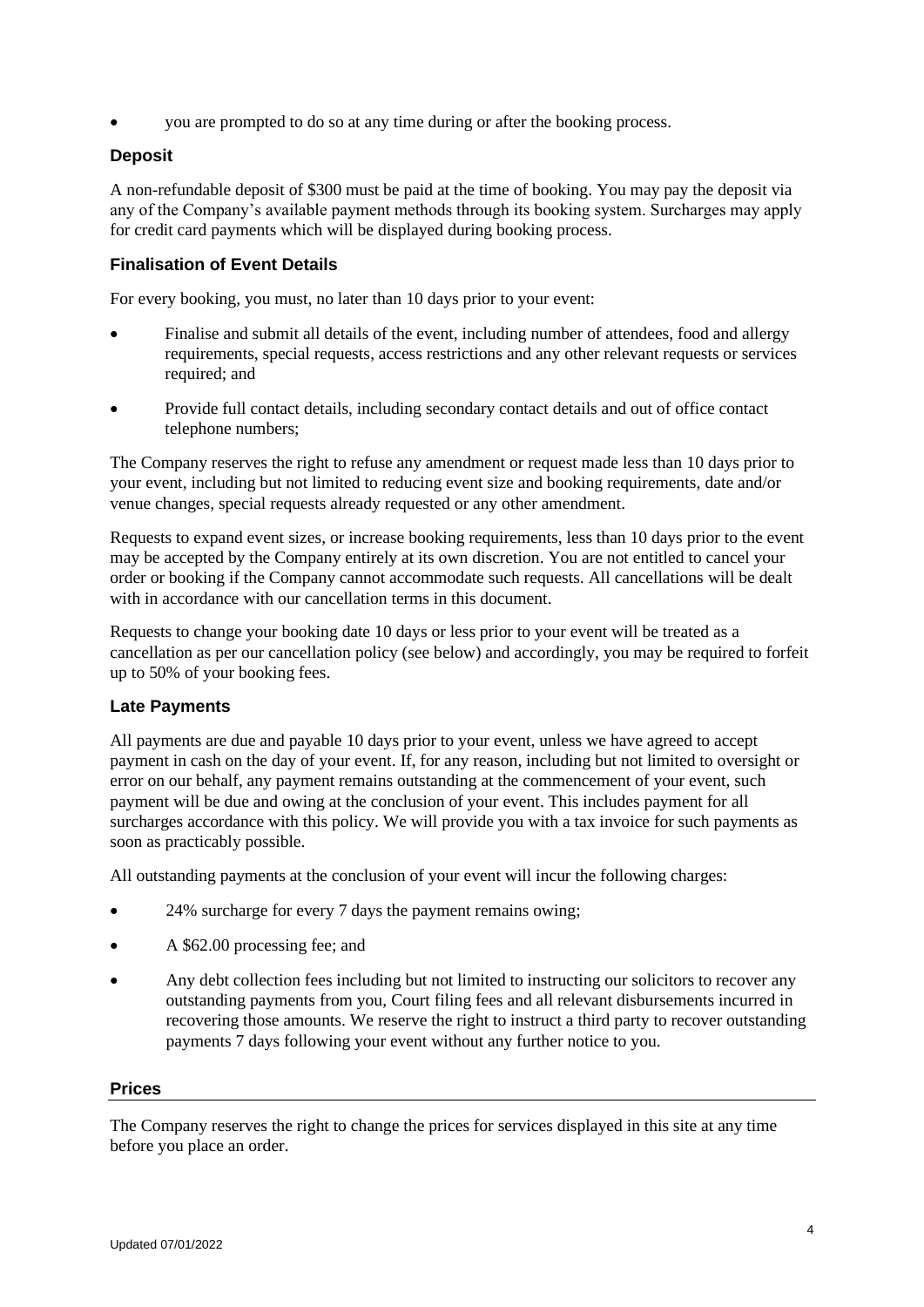Prices are as displayed on the website, or in the booking system, at the time of making a booking. Children (aged 5-12) are ordinarily charged at 50% of adult prices. Each booking allows 20 children below the age of 5 for free – each subsequent child below the age of 5 will be charged at 50% of the adult price.

The minimum booking amount is \$1,000 for Sunday-Friday and Saturday lunch/day bookings, and \$1,400 for Saturday dinner/night bookings. The minimum booking amount excludes all salads, travel and access surcharges. The Company reserves the right to cancel any booking made that does not comply with the minimum booking amount even if it is accepted by the online booking system.

# **Travel Surcharges**

Travel Surcharges will be applied at the time of booking and are calculated based on distance from our warehouse. If your selected area is not within our automatically accepted travel distances, you must contact the Company to confirm your booking. We will then discuss relevant surcharges and availability on a case by case basis. We reserve the right to accept or refuse any order that falls outside of our accepted travel distances.

Once you have finalised your booking details, the Company may adjust your final booking price in the booking system to reflect any additional surcharge for travel that was not applied at the time of booking.

# **Access Surcharges**

The online booking system requires you to provide details of access to the event location. The setup process requires us to assemble heavy and awkward equipment at your event location. If we are required to move through narrow pathways, stairs or any other obstacle, it may be necessary to dismantle our equipment and reassemble it at the event location. In order to avoid delays, it is your responsibility to provide complete details of the event location and any access obstacles.

If it is necessary to dismantle our ovens due to access difficulties, there will be a surcharge of \$50 plus \$5 for every step we are required to travel to overcome those difficulties.

If we arrive at your venue and find undisclosed obstacles, we may charge you additional fees (in accordance with the above) for access which you must pay as per our payment policy within these terms. If the obstacles are not stairs, we will make a determination based on the time and effort involved in overcoming those obstacles and charge them accordingly. Undisclosed access difficulties and obstacles may also delay the commencement of our provision of services. The Company will not provide any refunds or cancellations as a result of undisclosed access difficulties.

# **Parking**

You must provide us with two parking spots. These spots will be for our vehicle and our trailer. If your event is held at residential premises then you must provide us with driveway access or direct street parking (close to the premises).

If we incur any parking costs (meters, gate fees etc) then those costs will be paid by you on the day of the event or as otherwise agreed.

# **GST**

Unless otherwise expressly stated, all amounts payable through your use of this site are expressed to be inclusive of GST. For these purposes, the term "GST" has the meaning given to it in the *A New Tax System (Goods and Services Tax) Act 1999* (Cth).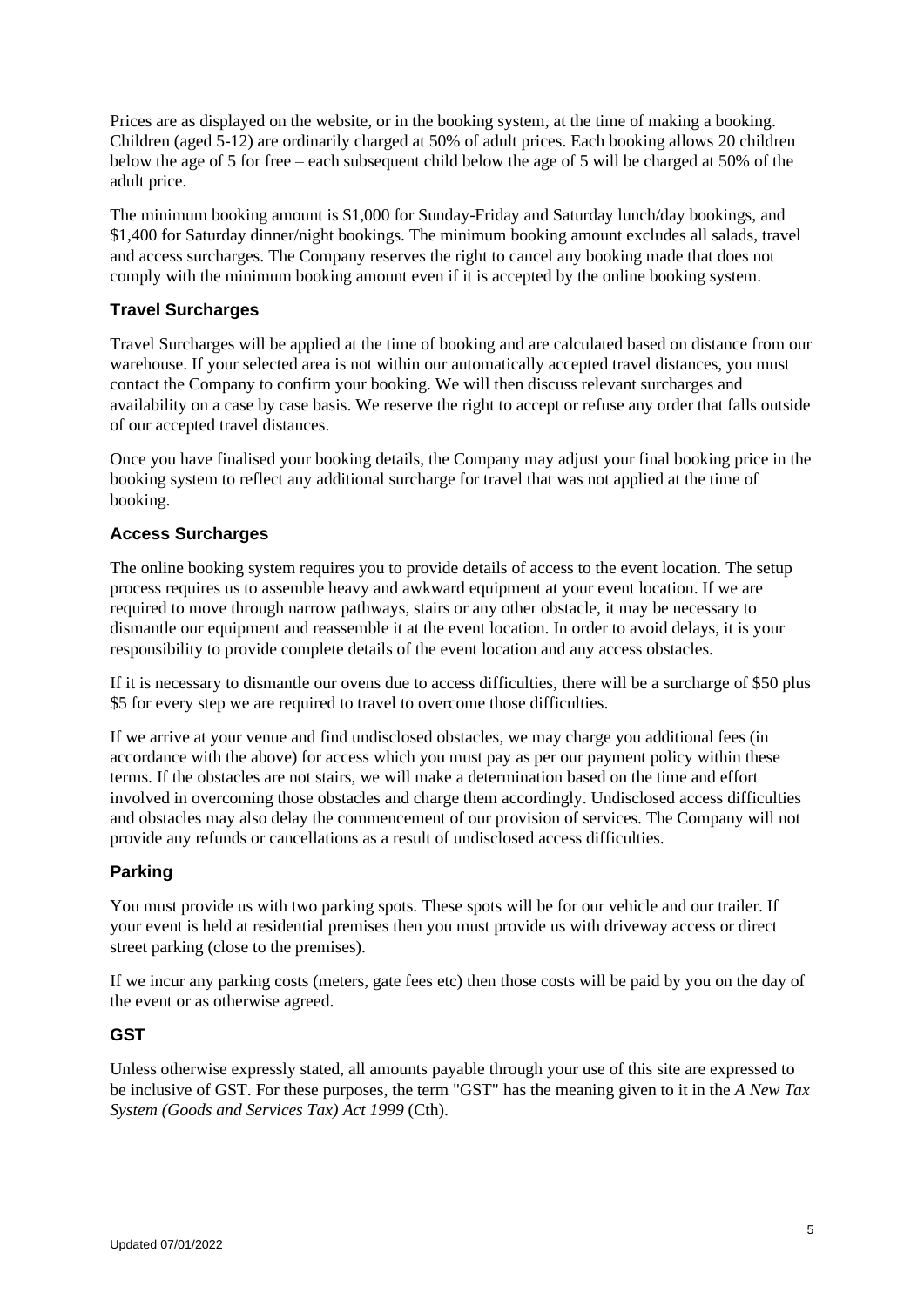# <span id="page-5-0"></span>**Cancellations and Postponements**

# **Cancellation Dependant on Time**

You may cancel or postpone your booking at any time by notifying us via email. All types of cancellations and postponements, including those related to COVID-19, are delt in accordance with the fees and conditions of this cancellation policy.

We will not commence processing any order unless and until:

- A deposit has been made by you (unless you elect to pay in cash on the day); and
- the order has passed our internal validation procedures, which are undertaken in order to verify the bona fides of each order for the purpose of preventing credit card and other fraud.

If you cancel or postpone your booking more than 10 days prior to your event:

- your deposit of \$300 will be forfeited to us; and
- we will refund any other payments made by you for your booking

If you cancel or postpone your booking within 10 days of your event:

- your deposit of \$300 will be forfeited to us; and
- we will refund up to a maximum of 50% of your total event fees. We will not refund any out of pocket expenses or costs incurred as a result of your booking. If you have not paid 50% of the booking fees, that amount will immediately become due and owing to us upon cancellation and will be treated as a late payment as per our late payment policy. If you have elected to pay cash on the day, we will send you an invoice for this amount and it will be payable in accordance with these terms.

Furthermore, upon making any booking, you acknowledge and accept that cancellations made 10 days or less prior to your event will incur the above costs due to your occupation of a specific timeslot, our preparation costs for your event (including but not limited to staff preparations, purchase of goods and allocation of resources) and that the amount charged by us is a fair and reasonable amount. We reserve the right to refund less than 50% if our out of pocket expenses, losses or costs exceed that amount and we are unable to reallocate those resources.

We reserve the right at our discretion to:

- at any time prior to your order being accepted in accordance with these Website Terms of Use, cancel all or part of your order; or
- cancel your booking due to extreme weather, extreme traffic conditions, natural disaster, breakdown of our vehicles or any other cause which may prevent us from providing the services. Our liability in accordance with such cancellation is restricted entirely to the amount paid by you for your booking. We will not be held liable for any other costs, charges, damages or any amount claimed as a result of such cancellations. Please refer to our liability and indemnity policies and force majeure policy herein.

#### <span id="page-5-1"></span>**Payment methods**

Payment for orders placed through this site may be made:

- by credit card processed online using a secure third party payment gateway; or
- via direct bank deposit by electronic funds transfer (EFT).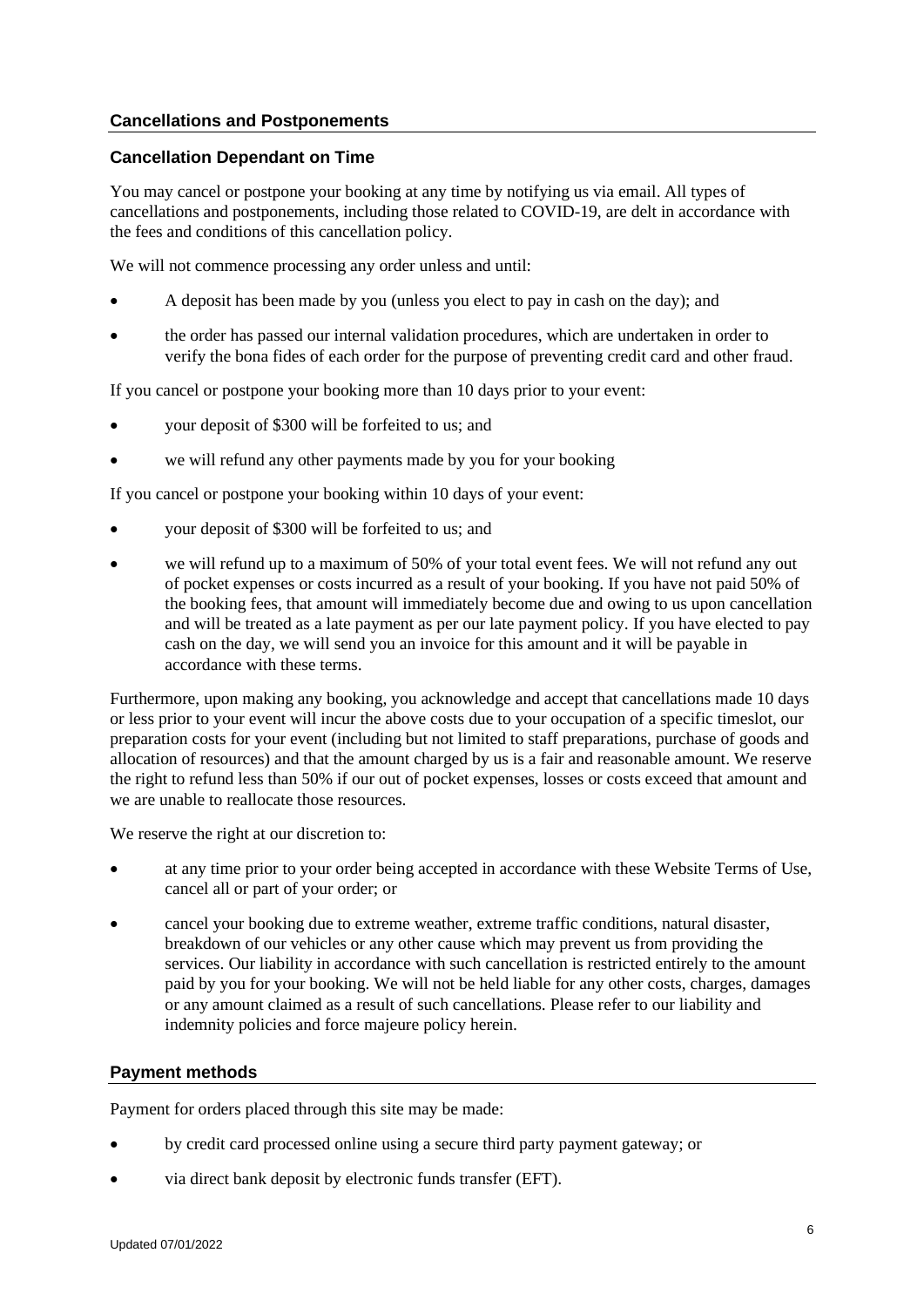Cash payment to be made on the day

# **Third party payment gateways**

The Company may use one or more third party payment gateways to facilitate secure online payment transactions. Payments made through such payment gateways are subject to the terms and conditions and privacy policy of the relevant third party providers. Unless you expressly consent otherwise, we do not see or have access to any personal information that you may provide to such third party payment gateway providers, other than information that is required in order to process your order and deliver your purchased items to you (eg, your name, event address, billing address, phone number and email address etc).

# **Credit and debit card payments**

All major credit cards and debit cards are accepted. Please note that we may be unable to accept credit cards issued by banks outside of Australia in some cases. The Company will charge additional transaction fees for paying by credit card which will be displayed during the order process.

# **Payment by EFT**

If you elect to pay for an order by direct deposit using EFT, you will be prompted to the relevant payment screen on our website. Once you have made an EFT payment, it will be processed and remain pending until the funds have cleared in our account. Your payment is not accepted until it has been finalised and cleared.

# **Security**

While our third party payment gateway and website hosting providers employ secure technology for transactions with our customers, we will not be responsible for any damages, including consequential losses (whether direct or indirect), that may be suffered by a customer whose credit or debit card or bank account information is used in a fraudulent or unauthorised manner by any person other than the Company.

The Company may request further information from you, such as a copy of your credit card and/or other identification documentation, as part of our internal validation procedures. These procedures help protect bank and credit card account holders from online fraud. If further information is requested and you do not provide the requested information within such time as the Company considers appropriate at its discretion, your order will be cancelled and, if your payment has been received, it will be refunded.

# **Refunds and other remedies**

Without limiting any statutory rights, the Company will not provide any refund for:

- cancellation of your event within 10 days of the event;
- any claim for failures of service which are caused by your error, misdescription, failure to provide information, forced cancellation of your event by a Council, third party landholder or occupier, or any other authorised entity which may have the power to cancel your event for any reason;
- any services provided in part or full in accordance with your booking request; or
- any other adverse or unsatisfactory experience caused before, during or after the event;

unless the Company agrees in writing to provide you with a refund.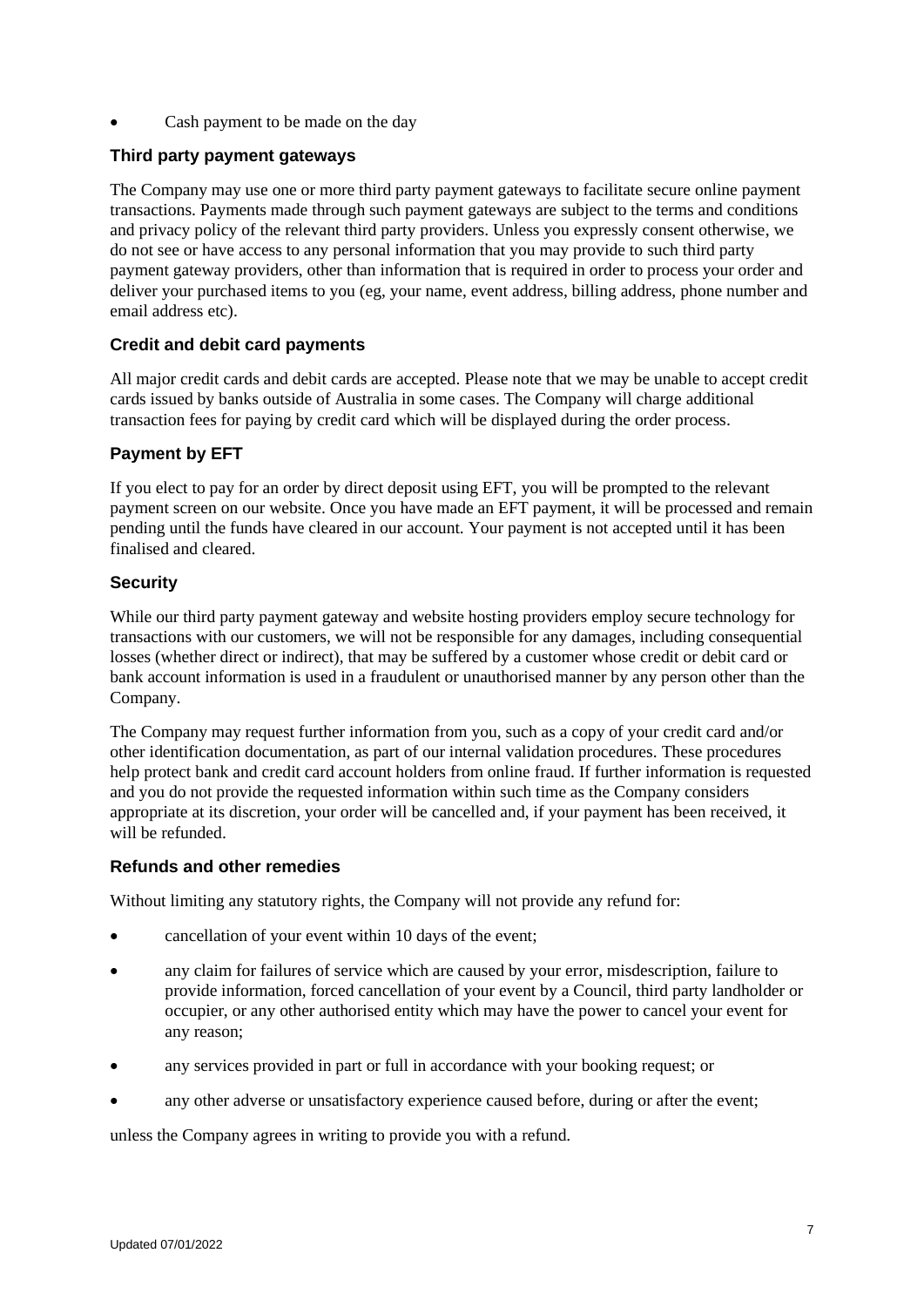If you are not satisfied with our services or have any complaints, you must notify us in writing within 48 hours of the event and we will consider each case on its merits prior to making a decision. As a general rule, refunds are not provided unless we are unable to provide the services as a result of our own fault or error.

It is your responsibility to take into account adverse weather conditions. If we are unable to provide the services in full due to adverse weather, we will not provide a refund. When you make a booking you acknowledge that there is a risk of extreme weather and if you have not provided adequate measures, indoor facilities onsite, or safe alternative (such as a marquee), we will not be held liable for any inability to provide the services. From time to time we may supply and erect our own marquee at your event if time, weather and conditions permit. The decision to erect our marquee will remain entirely in our discretion. You are not entitled to any refund as a result of our decision not to erect our marquee.

# <span id="page-7-0"></span>**Intellectual property**

# **Copyright**

In these Website Terms of Use, the term "**Proprietary Content**" means:

- this site:
- all of its content (including all of the text, graphics, designs, software, data, sound and video files and other information contained in this site, and the selection and arrangement thereof); and
- all software, systems and other information owned or used by the Company in connection with the services offered through this site (whether hosted on the same server as this site or otherwise).

All Proprietary Content is the property of the Company or its licensors (as applicable) and is protected by Australian and international copyright laws. You must not reproduce, transmit, republish or prepare derivative works from any of the Proprietary Content, except as expressly authorised by these Usage Terms or with the prior written consent of the Company or other copyright owner (as applicable).

You may download and print out content from this site only for your own personal and noncommercial use and provided that you do not remove or modify any copyright, trademark or other proprietary notices.

# **Trademarks**

The Company's logo and the phrases "The Pizza Boys" And "We Pizza. You Party" are trademarks of the Company. The look and feel of this site (including all button icons, scripts, custom graphics and headers) are the trademarks, service marks and/or trade dress of the Company. These trademarks, service marks and trade dress may not be used, copied or imitated, in whole or in part, without the prior written consent of the Company.

# **User Content**

In these Website Terms of Use, the term "**User Content**" means any and all content that is submitted, posted or otherwise added to this site by any user, such as comments, forum posts, chat room messages, reviews, ratings and feedback.

This site contains some features that enable you and other users to upload User Content. The Company reserves the right to display, refuse to display, remove and/or amend all or any part of any User Content at its absolute discretion. In respect of any User Content that you upload, you: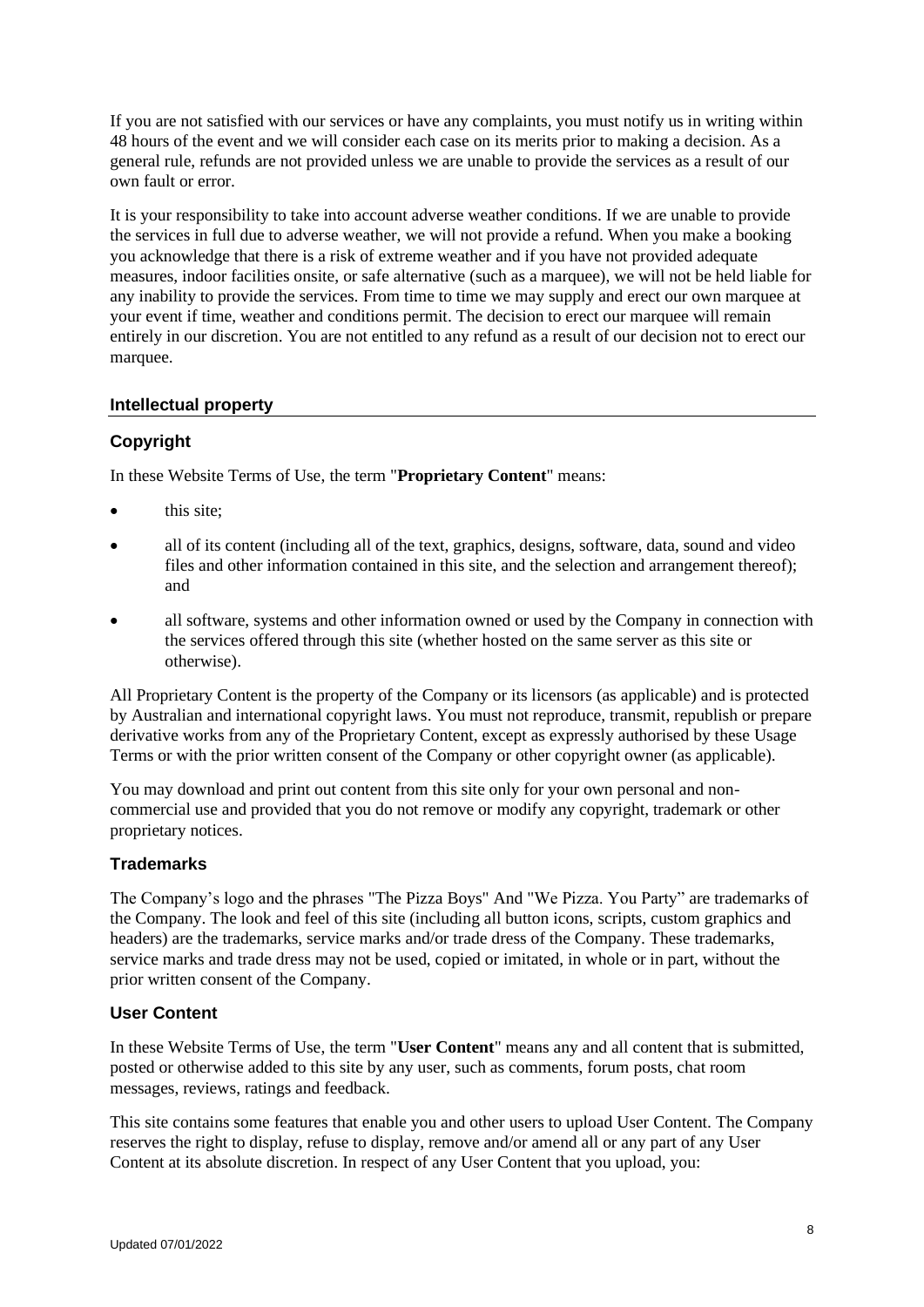- represent and warranty to the Company that your sharing of that User Content does not infringe any copyright or other legal right of any other person; and
- grant to the Company a worldwide, non-exclusive, royalty-free, perpetual, irrevocable, sublicensable and transferable license to use, reproduce, distribute, modify, adapt, prepare derivative works of, publicly display, publicly perform and otherwise exploit all or any part of that User Content in any way at the Company's absolute discretion.

## **Photographs and Social Media**

By making a booking or placing an order you expressly consent to the Company taking photographs at your event, including location and guests, and using those photographs for marketing purposes, including but not limited to social media marketing and on this website. If you wish to restrict the Company's use of photographs for marketing purposes you must contact us and notify us in writing.

# **Copyright claims**

If you believe that our site contains any material that infringes upon any copyright that you hold or control, or that users are directed through a link on this site to a third party website that you believe is infringing upon any copyright that you hold or control, you may send a notification of such alleged infringement to us in writing. Such notification should identify the works that are allegedly being infringed upon and the allegedly infringing material and give particulars of the alleged infringement. In response to such a notification, we will give a written notice of a claim of copyright infringement to the provider of the allegedly infringing material. If the provider of that material does not respond to us in writing denying the alleged infringement within 14 days after receipt of that notice, we will remove or block the allegedly infringing material as soon as is reasonably practicable. If the provider of that material responds to us in writing denying the alleged infringement, we will, as soon as is reasonably practicable, send a copy of that response to the original notifying party. If the original notifying party does not, within a further 14 days, file an action seeking a court order against the provider of the allegedly infringing material, we may restore any removed or blocked material at our discretion. If the original notifying party files such a legal action, we will remove or block the allegedly infringing material pending resolution of that legal action.

#### <span id="page-8-0"></span>**Disclaimer of warranties**

TO THE MAXIMUM EXTENT PERMITTED BY LAW, THE COMPANY AND ITS OFFICERS, EMPLOYEES, AGENTS, CONSULTANTS, LICENSORS, PARTNERS AND AFFILIATES EXPRESSLY DISCLAIM ALL CONDITIONS, REPRESENTATIONS AND WARRANTIES (WHETHER EXPRESS OR IMPLIED, STATUTORY OR OTHERWISE) IN RELATION TO THIS SITE AND ANY SERVICES PURCHASED OR OBTAINED THROUGH THIS SITE, INCLUDING ANY IMPLIED WARRANTY/GUARANTEE OF MERCHANTABILITY, FITNESS FOR A PARTICULAR PURPOSE OR NON-INFRINGEMENT.

This site is provided strictly on an "as is" basis. To the maximum extent permitted by law, the Company and its officers, employees, agents, consultants, licensors, partners and affiliates make no representation, warranty or guarantee as to the reliability, timeliness, quality, suitability, truth, availability, accuracy or completeness of this site or any of its content, and in particular do not represent, warrant or guarantee that:

- the use of this site will be secure, timely, uninterrupted or error-free or operate in combination with any other hardware, software, system or data;
- this site will meet your requirements or expectations;
- anything on this site, or on any third-party website referred or linked to in this site, is reliable, accurate, complete or up-to-date;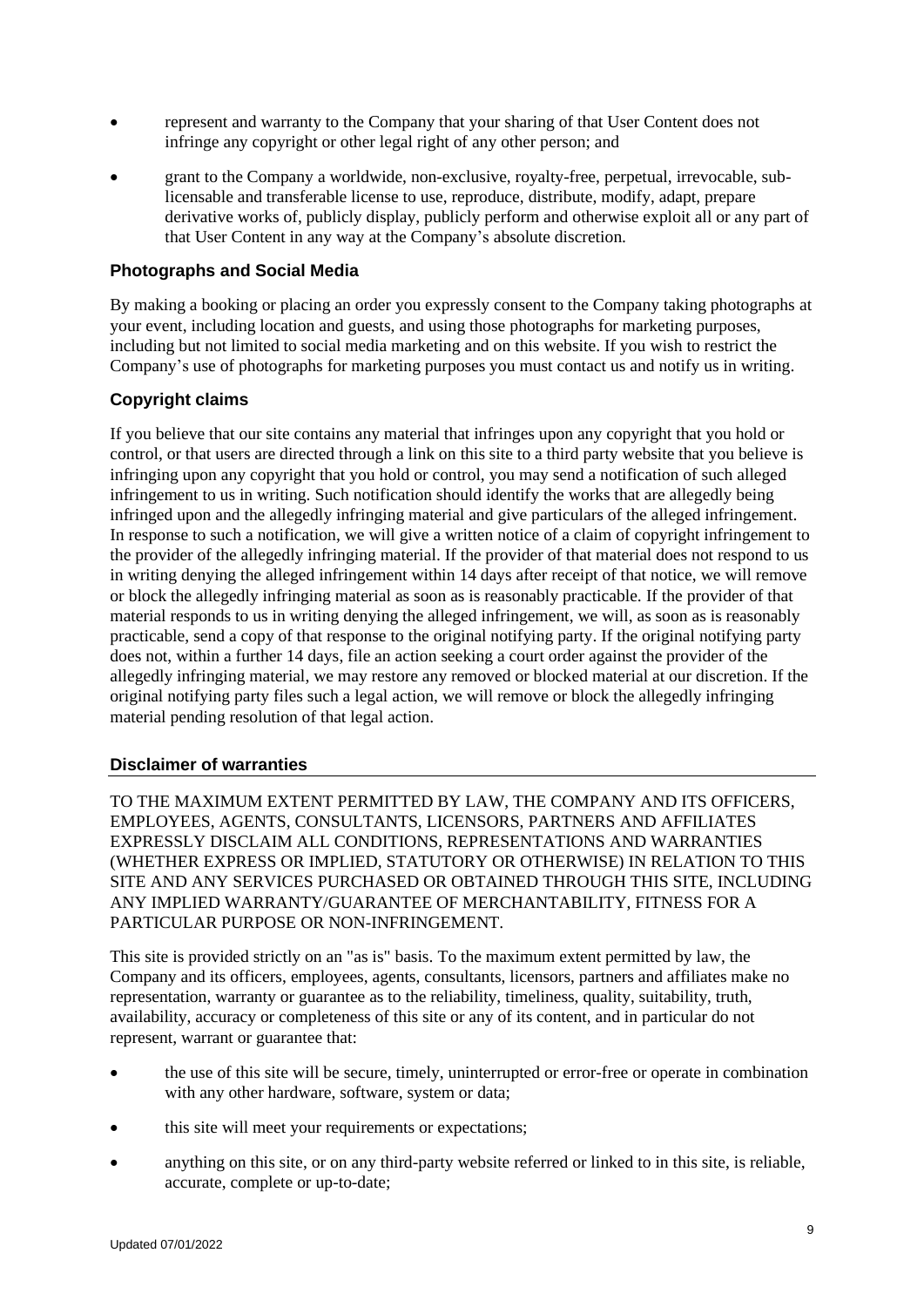- the quality of any services, information or other material purchased or obtained through this site will meet any particular requirements or expectations;
- errors or defects will be corrected; or
- this site or the servers that make it available are free of viruses or other harmful components.

## <span id="page-9-0"></span>**Limitation of liability**

### **Exclusion of liability**

To the maximum extent permitted by law, the Company and its officers, employees, agents, consultants, licensors, partners and affiliates exclude all liability to you or any other person for any loss, cost, expense, claim or damage (whether arising in contract, negligence, tort, equity, statute or otherwise, and for any loss, whether it be consequential, indirect, incidental, special, punitive, exemplary or otherwise, including any loss of profits, loss or corruption of data or loss of goodwill) arising directly or indirectly out of, or in connection with, these Website Terms of Use or the use of this site by you or any other person.

### **Remedies limited**

To the maximum extent permitted by law, the Company and its officers, employees, agents, consultants, licensors, partners and affiliates expressly limit their liability for breach of any nonexcludable condition or warranty/guarantee implied by virtue of any legislation to the following remedies (the choice of which is to be at the Company's sole discretion):

- in the case of services:
- the supply of the services again; or
- the payment of the cost of having the services supplied again.

#### **Release**

You agree that your use of this site and our services is at your own discretion and risk. You agree to release the Company and its officers, employees, agents, consultants, licensors, partners and affiliates from any claim, demand or cause of action that you may have against any of them arising from these Website Terms of Use or the use of this site by you or any other person. The Company may plead this release as a bar and complete defence to any claims or proceedings.

#### **Health and Safety**

Our products are considered perishable products and will comply with all relevant laws and authorities relating to food. Food and consumable products provided by us may only be kept out for service for a maximum of two hours. Any food prepared and served by us will be considered Leftovers two hours following the commencement of our provision of the services. You may claim such items and take ownership of them entirely at your responsibility. Alternatively, we will take possession of and/or dispose of Leftovers. We will not be held liable for any ill effect caused by the consumption of Leftovers by you or anyone in attendance at your event. If you intend for food to be consumed or retained following the event, you must prepare for this in your own way. It is not safe to store food for reuse if it is not properly refrigerated within 2 hours of being cooked. If you do not consume Leftovers within 4 hours of being cooked, you must dispose of them as they are unsafe to eat. We will not package cooked food for proper storage on your behalf. We may simply place Leftovers in pizza boxes or any other convenient packaging available to us at the time.

We endeavour to cater to the specific dietary and allergen requirements. We cannot guarantee that our products are allergen or gluten free. Allergens may include, but are not limited to, amounts of nuts and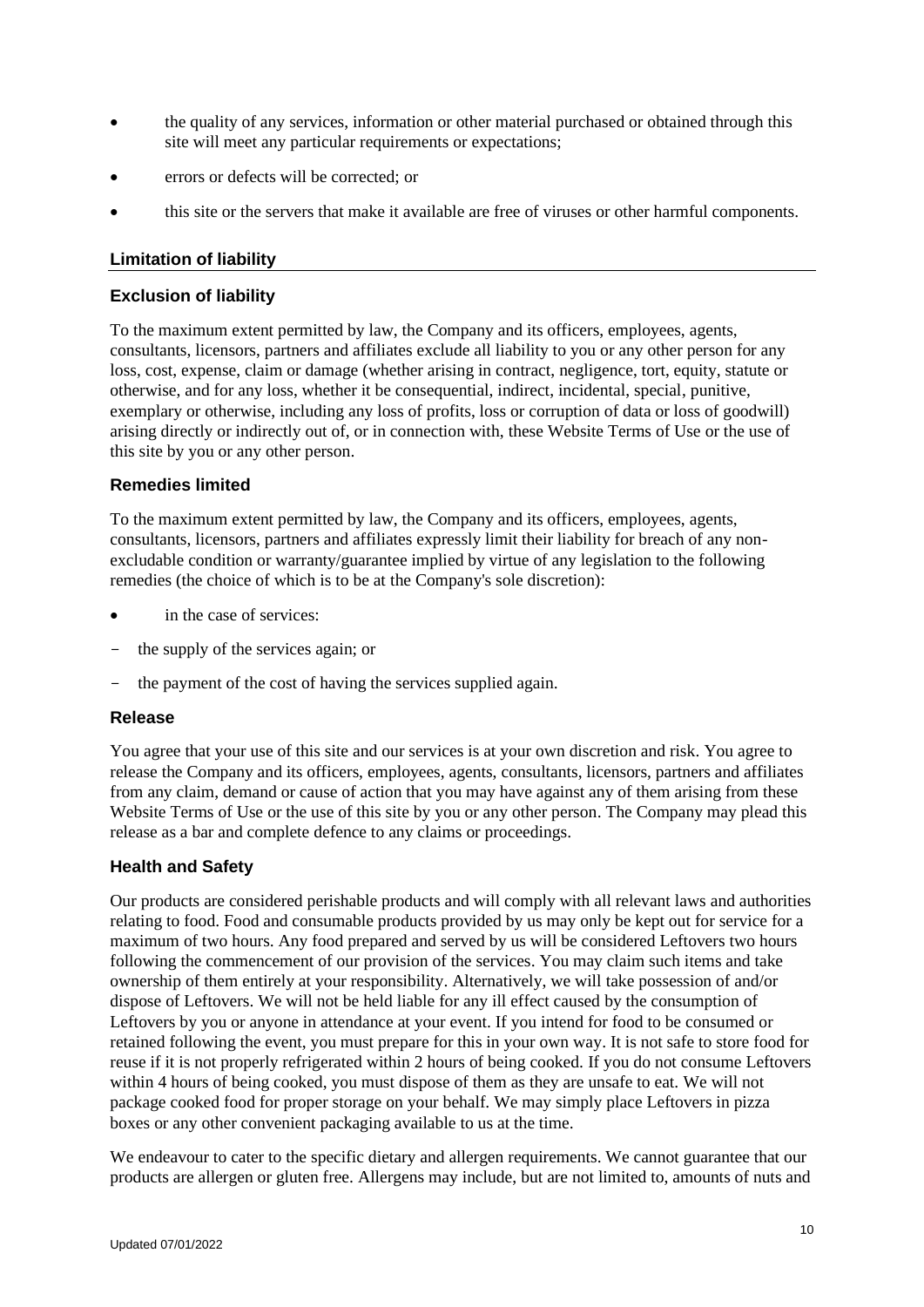seeds, milk products, egg products, fish and crustaceans, gluten and cereals. Our food and ingredients may contain significant or trace amounts of allergens and we cannot guarantee against cross contamination. If you or your guests have a particular sensitivity to any food or ingredient you must let us know prior to finalisation of your order. We reserve the right to cancel or amend a booking if you do not notify us of dietary and allergen requirements prior to finalisation of your booking. To the extent permitted by law, we will not accept any liability for any adverse event caused by an allergic or dietary reaction.

## **Force majeure**

To the maximum extent permitted by law, and without limiting any other provision of these Website Terms of Use, the Company excludes liability for any delay in performing any of its obligations under these Website Terms of Use where such delay is caused by circumstances beyond the reasonable control of the Company, and the Company shall be entitled to a reasonable extension of time for the performance of such obligations.

#### <span id="page-10-0"></span>**General**

#### **Interpretation**

In these Website Terms of Use, the following rules of interpretation apply:

- headings are for reference purposes only and in no way define, limit or describe the scope or extent of any provision in these Website Terms of Use;
- these Website Terms of Use may not be construed adversely against the Company solely because the Company prepared them;
- the singular includes the plural and vice-versa;
- a reference to a "person" includes an individual, a firm, a corporation, a body corporate, a partnership, an unincorporated body, an association, a government body or any other entity; and
- the meaning of general words is not limited by specific examples introduced by "including", "for example", "in particular" or similar expressions.

#### **Notifications**

The Company may provide any notification for the purposes of these Website Terms of Use by email.

#### **Costs**

Except as specifically provided in these Website Terms of Use, each party must bear its own legal, accounting and other costs associated with these Website Terms of Use.

#### **Assignment**

You may not assign, transfer or sub-contract any of your rights or obligations under these Website Terms of Use without the Company's prior written consent.

The Company may assign, transfer or sub-contract any of its rights or obligations under these Website Terms of Use at any time without notice to you.

#### **No waiver**

Waiver of any power or right under these Website Terms of Use must be in writing signed by the party entitled to the benefit of that power or right and is effective only to the extent set out in that written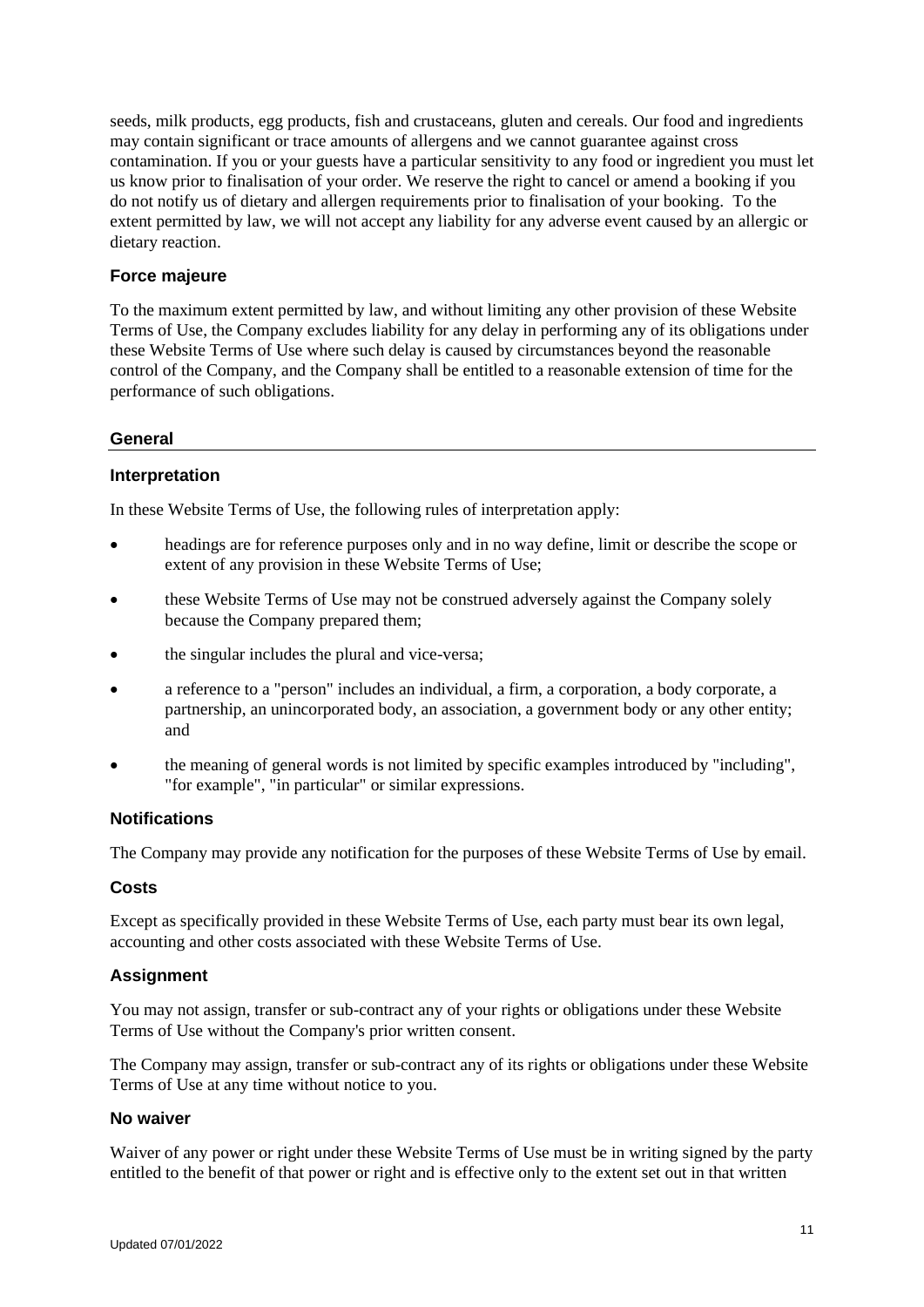waiver. Any failure by the Company to act with respect to a breach by you or others does not waive the Company's right to act with respect to that breach or any subsequent or similar breaches.

## **Severability**

The provisions of these Website Terms of Use are severable and, if any provision of these Website Terms of Use is held to be illegal, invalid or unenforceable under present or future law, such provision may be removed and the remaining provisions shall be enforced.

### **Variation**

The Company reserves the right to amend these Website Terms of Use and any other policy on this site at any time in its sole discretion and any such changes will, unless otherwise noted, be effective immediately. Your continued usage of this site will mean you accept those amendments. We reserve the right, without notice and at our sole discretion, to change, suspend, discontinue or impose limits on any aspect or content of this site or the services offered through this site.

You may only vary or amend these Website Terms of Use by written agreement with the Company.

### **Governing law and jurisdiction**

These Website Terms of Use will be governed in all respects by the laws of New South Wales. The parties irrevocably submit to the non-exclusive jurisdiction of the courts of New South Wales and the courts of appeal from them.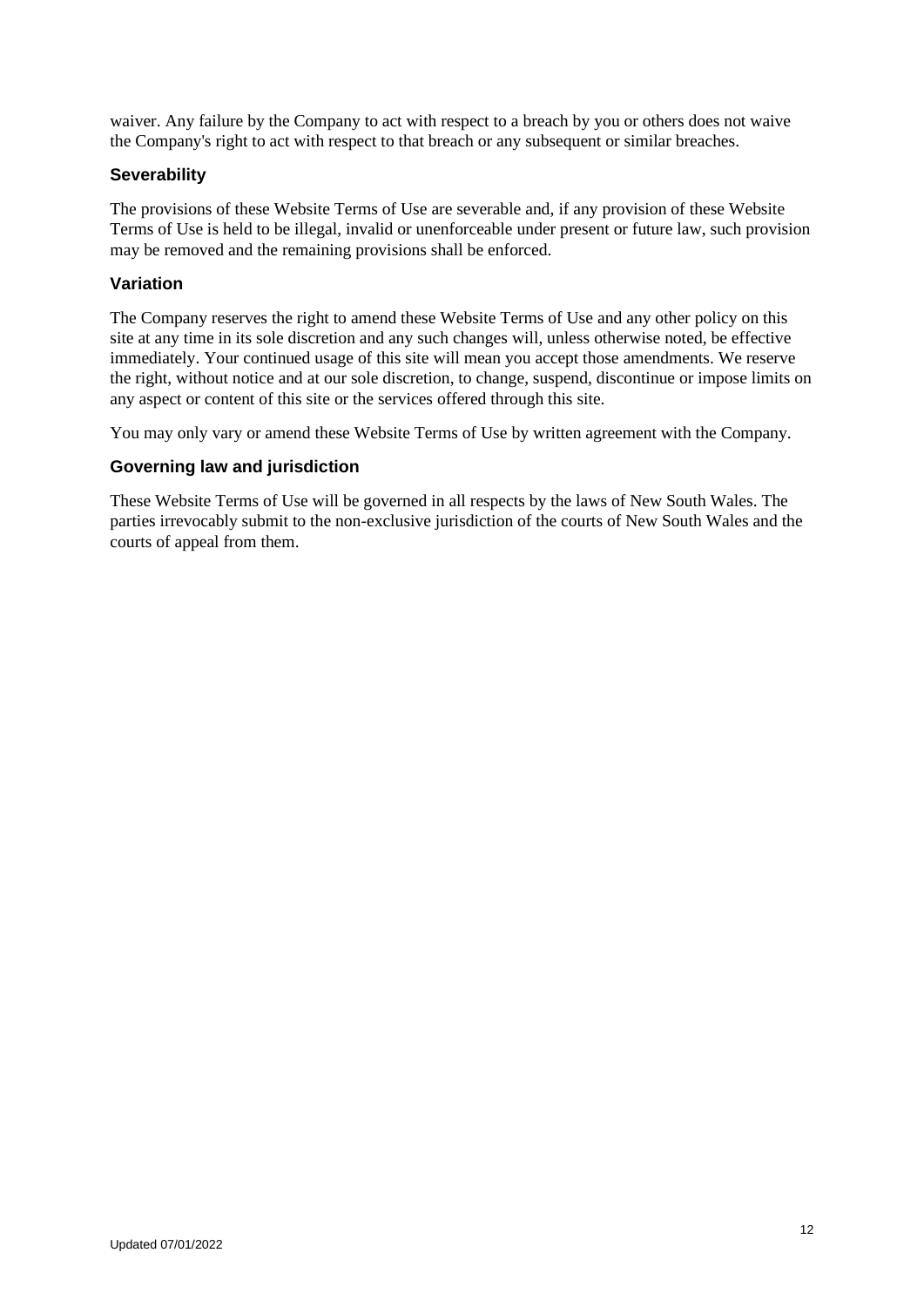# <span id="page-12-0"></span>**YOU MUST NOT:**

- use any device, routine or software that interferes, or attempt to interfere, with the proper working of this site;
- engage in any action that requires, or may require, an unreasonable or excessively large load on our infrastructure;
- use this site to decipher passwords or security encryption codes, transmit any worms, viruses or Trojan horses, transfer or store illegal, threatening or obscene material or otherwise violate the security of any computer network;
- use this site to violate any applicable local, state, national or international law, to engage in any misleading or deceptive online marketing practices or for any fraudulent or malicious purposes;
- use any spider, robot or search/retrieval application or any screen scraping, data mining or similar data gathering device, process, program or means to access, retrieve or index any portion of this site;
- use this site by any automated means;
- use this site to transmit junk mail, spam or chain letters or pyramid schemes or engage in other flooding techniques or mass distribution of unsolicited email;
- access, retrieve or index any portion of this site for use in constructing or populating any database that is searchable online or for the purpose of soliciting or sharing reviews;
- interfere with the display of any advertisements appearing on or in connection with this site;
- reverse engineer, decompile, disassemble, adapt, modify, translate, frame or reformat any of the material contained on this site;
- reproduce, duplicate, copy or store any of the material appearing on this site other than for your own personal and non-commercial use;
- falsely imply that any other website is associated with this site;
- do anything that leads, or may lead, to a decrease in the value of the Company's intellectual property rights in this site;
- use or exploit any of the material appearing on this site for, or in connection with, any business or enterprise (whether for profit or otherwise), including any business or enterprise that is in competition with this site;
- release to the public any news release, advertising material, promotional material or any other form of publicity or information relating to the Company without the Company's prior written consent; or
- use this site to transmit any information or material that is, or may reasonably be considered to be:
- abusive, threatening, harassing, harmful, obscene, indecent, lewd, inflammatory, violent, vulgar, profane, racially, ethnically or otherwise objectionable or offensive in any way;
- libellous, defamatory, pornographic, sexually explicit, unlawful or plagiarised;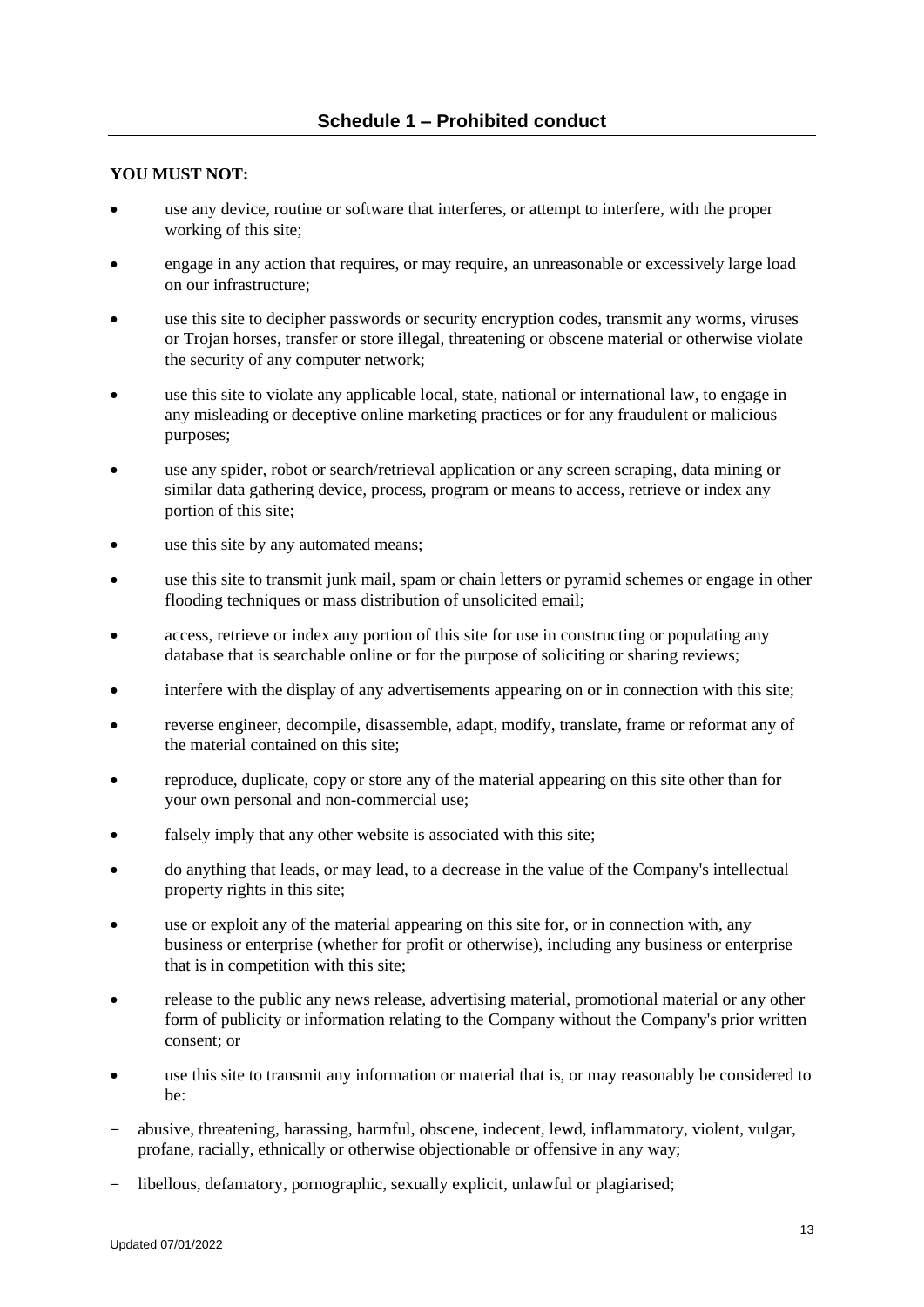- infringing upon or violating any copyright, trademark, patent or other intellectual property or proprietary right;
- in breach of any duty of confidentiality by which you are bound, whether by way of a fiduciary or contractual relationship;
- in breach of any person's privacy or publicity rights;
- a misrepresentation of facts, including the impersonation of any person or entity or a misrepresentation of an affiliation with any person or entity (including any sponsorship or endorsement);
- in violation of any applicable law, statute, ordinance or regulation, or encouraging of others to do so;
- containing any political campaigning material, advertisements or solicitations; or
- likely to bring the Company or any of its staff into disrepute.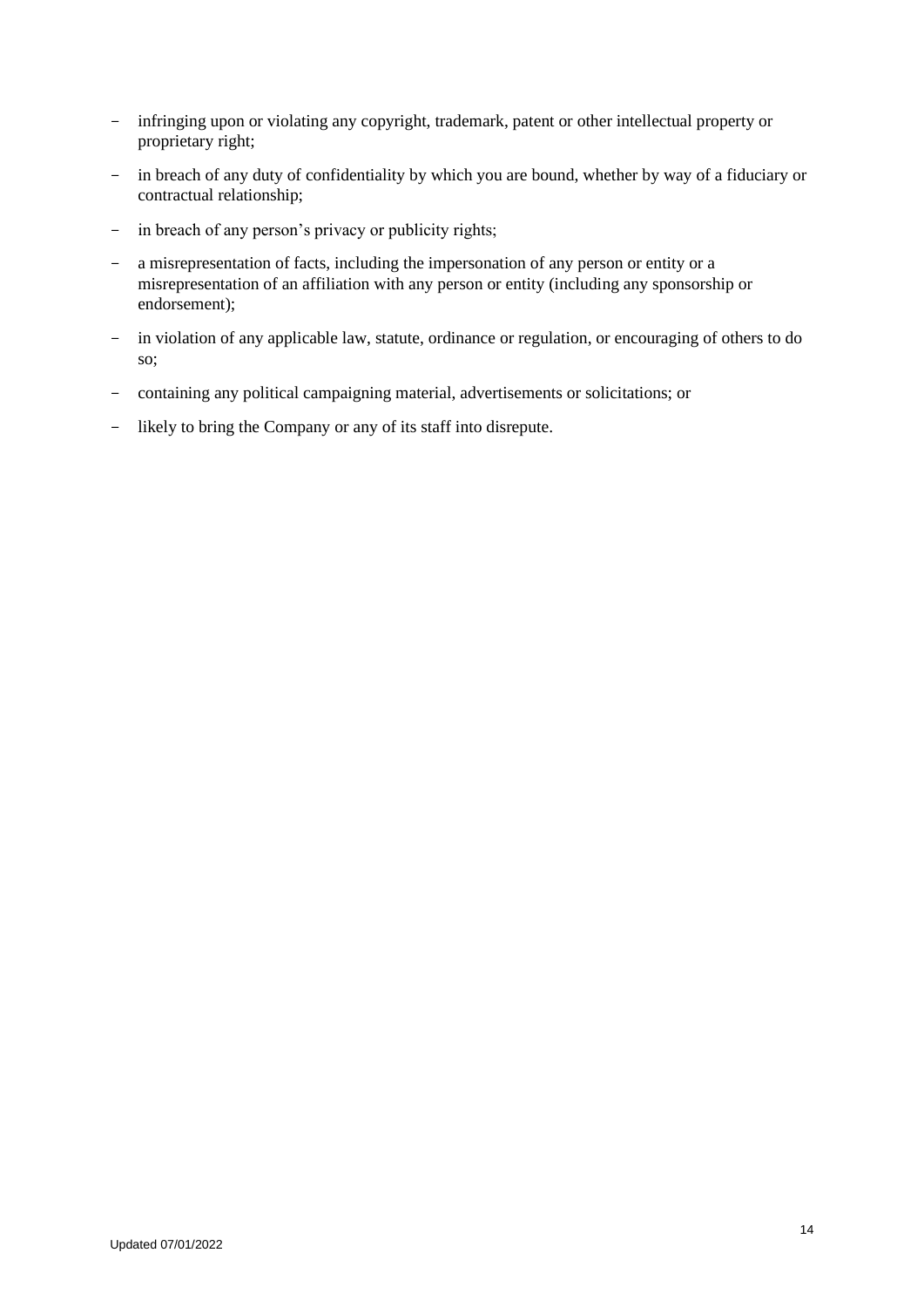# **The Pizza Boys Privacy Policy**

CHAMMAS CATERING PTY LTD trading as "The Pizza Boys " (ABN 76 625 884 326) ("we", "us" or the "Company") is committed to privacy protection. At https://www.thepizzaboys.com.au/ ("this site"), we understand the importance of keeping personal information private and secure. This privacy policy ("Privacy Policy") describes generally how we manage personal information and safeguard privacy. If you would like more information, please don't hesitate to contact us.

This Privacy Policy forms part of, and is subject to the provisions of, our Usage Terms (https://www.thepizzaboys.com.au/terms).

### **We care about your privacy:**

**We will never rent, trade or sell your email address to anyone.**

**We will never publicly display your email address or other personal details that identify you (this excludes information you have publicly displayed on our website or social media platforms).**

### <span id="page-14-0"></span>**The Australian Privacy Principles**

We will treat all personal information in accordance with any and all obligations that are binding upon us under the *Privacy Act 1988* (Cth) ("Privacy Act"). The Privacy Act lays down 13 key principles in relation to the collection and treatment of personal information, which are called the "Australian Privacy Principles".

#### **What is "personal information"?**

Personal information held by the Company may include your:

- name and date of birth:
- residential and business postal addresses, telephone/mobile/fax numbers and email addresses;
- bank account and/or credit card details for agreed billing purposes;
- your computer and connection information; and
- any information that you otherwise share with us.

#### **Information provided to payment gateway providers**

All purchases that are made through this site are processed securely and externally by one or more third party payment gateway providers. Unless you expressly consent otherwise, we do not see or have access to any personal information that you may provide to such third party payment gateway providers, other than information that is required in order to process your order and deliver your purchased items to you (eg, your name, email address and billing address).

#### **How we may collect your personal information**

At this site, we only collect personal information that is necessary for us to conduct our business as a mobile pizza catering service provider.

#### **Information that you provide to us**

We may collect personal information that you provide to us about yourself when you: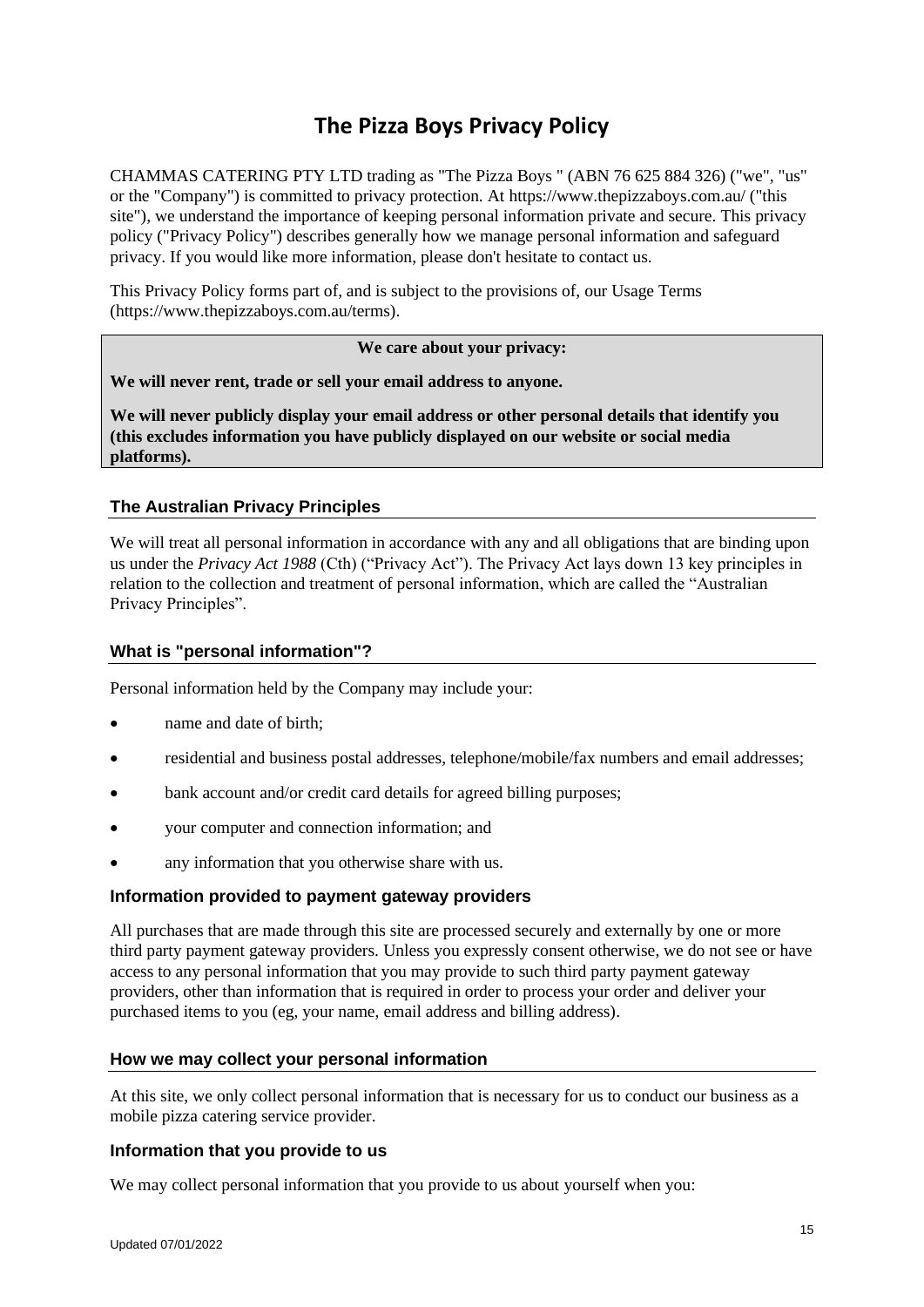- use this site, including (without limitation) when you:
- purchase any services through this site;
- add reviews, forum or chat room messages or comments in any elements of this site that permit user-generated content;
- register for access to premium content or request certain premium features; or
- complete a quote or online contact form to contact us;
- provide information to us by telephone or through marketing or competition application forms; or
- send us an email or other communication.

#### **IP addresses**

This site may also collect Internet Protocol (IP) addresses. IP addresses are assigned to computers on the internet to uniquely identify them within the global network. The Company collects and manages IP addresses as part of the service of providing internet session management and for security purposes. The Company may also collect and use web log, computer and connection information for security purposes and to help prevent and detect any misuse of, or fraudulent activities involving, this site.

#### **Cookies**

This site uses "cookies" to help personalise your online experience. A cookie is a text file or a packet of information that is placed on your hard disk by a web page server to identify and interact more effectively with your computer. There are two types of cookies that may be used at this site: a persistent cookie and a session cookie. A persistent cookie is entered by your web browser into the "Cookies" folder on your computer and remains in that folder after you close your browser, and may be used by your browser on subsequent visits to this site. A session cookie is held temporarily in your computer's memory and disappears after you close your browser or shut down your computer. Cookies cannot be used to run programs. Cookies are uniquely assigned to you, and can only be read by a web server in the domain that issued the cookie to you. In some cases, cookies may collect and store personal information about you. The Company extends the same privacy protection to your personal information, whether gathered via cookies or from other sources.

You can configure your internet browser to accept all cookies, reject all cookies or notify you when a cookie is sent. Please refer to your internet browser's instructions to learn more about these functions. Most web browsers automatically accept cookies, but you can usually modify your browser settings to decline cookies if you prefer. If you choose to decline cookies, you may not be able to fully experience the interactive features of this site.

#### **Why we use cookies**

This site uses cookies in order to:

- remember your preferences for using this site;
- facilitate e-commerce transactions, to ensure that your order is remembered between pages during the checkout process;
- show relevant notifications to you (eg, notifications that are relevant only to users who have, or have not, subscribed to newsletters or email or other subscription services); and
- remember details of data that you choose to submit to us (eg, through online contact forms or by way of comments, forum posts, chat room messages, reviews, ratings, etc).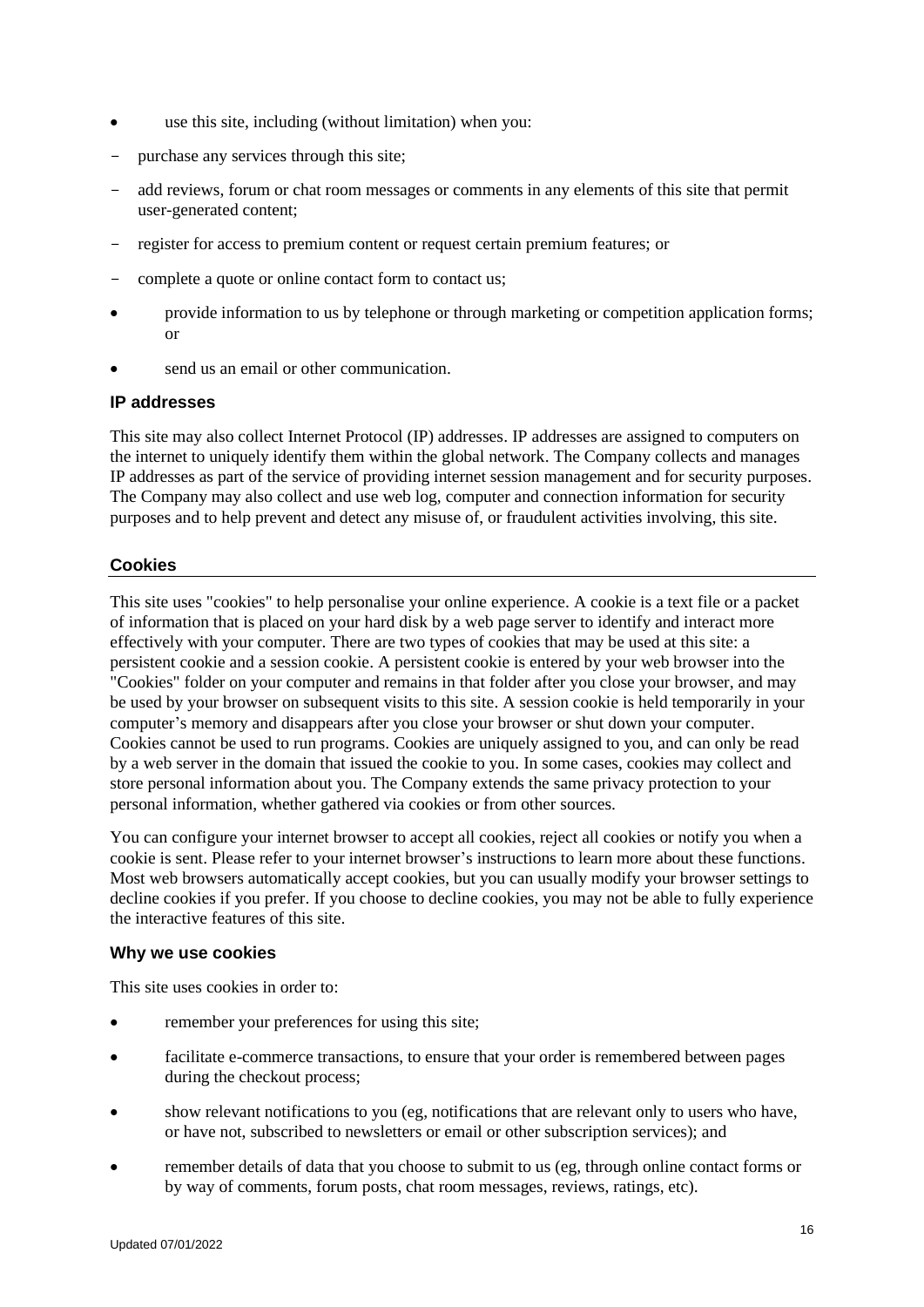Many of these cookies are removed or cleared when you log out but some may remain so that your preferences are remembered for future sessions.

## **Third party cookies**

In some cases, third parties may place cookies through this site. For example:

- Google Analytics, one of the most widespread and trusted website analytics solutions, may use cookies de-identified data about how long users spend on this site and the pages that they visit;
- Google AdSense, one of the most widespread and trusted website advertising solutions, may use cookies to serve more relevant advertisements across the web and limit the number of times that a particular advertisement is shown to you; and
- third party social media applications (eg, Facebook, Twitter, LinkedIn, Pinterest, YouTube, Instagram, etc) may use cookies in order to facilitate various social media buttons and/or plugins in this site.

#### **How we may use your personal information**

Your personal information may be used in order to:

- verify your identity;
- assist you to place orders through this site;
- process any purchases of services that you may make through this site, including charging, billing and collecting debts;
- respond to any queries or feedback that you may have;
- conduct appropriate checks for credit-worthiness and for fraud;
- prevent and detect any misuse of, or fraudulent activities involving, this site;
- conduct research and development in respect of our services;
- gain an understanding of your information and communication needs or obtain your feedback or views about our services in order for us to improve them; and/or
- maintain and develop our business systems and infrastructure, including testing and upgrading of these systems,

and for any other purpose reasonably considered necessary or desirable by the Company in relation to the operation of our business.

From time to time we may email our customers with news, information and offers relating to our own services or those of selected partners. Your personal information may also be collected so that the Company can promote and market products and services to you. This is to keep you informed of products, services, and special offers we believe you will find valuable and may continue after you cease acquiring products and services from us. If you would prefer not to receive promotional or other material from us, please let us know and we will respect your request. You can unsubscribe from such communications at any time if you choose.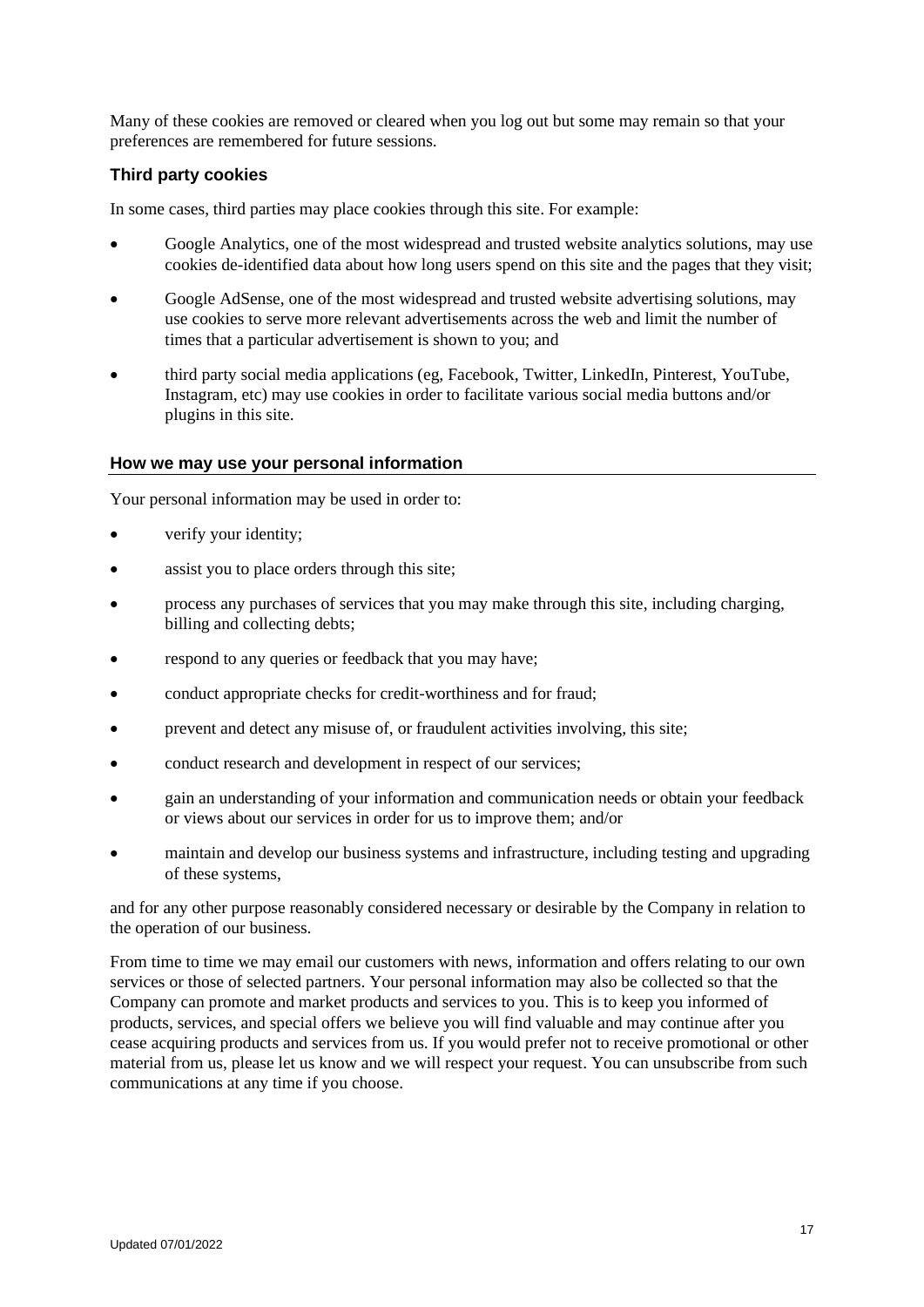# **When we may disclose your personal information**

In order to deliver the services you require or for the purposes set out above, the Company may disclose your personal information to organisations outside the Company. Your personal information disclosed to these organisations only in relation to this site, and the Company takes reasonable steps to ensure that these organisations are bound by confidentiality and privacy obligations in relation to the protection of your personal information. These organisations may carry out or provide:

- customer enquiries:
- mailing systems;
- billing and debt-recovery functions;
- information technology services;
- marketing, telemarketing and sales services;
- market research; and
- website usage analysis.

In addition, we may disclose your personal information to:

- your authorised representatives or legal advisers (when requested by you to do so);
- credit-reporting and fraud-checking agencies;
- credit providers (for credit-related purposes such as creditworthiness, credit rating, credit provision and financing);
- our professional advisers, including our accountants, auditors and lawyers;
- government and regulatory authorities and other organisations, as required or authorised by law;
- organisations who manage our business strategies, including those involved in a transfer/sale of all or part of our assets or business (including accounts and trade receivables) and those involved in managing our business risk and funding functions; and
- the police or other appropriate persons where your communication suggests possible illegal activity or harm to others.

# **Contacting us about privacy**

If you would like more information about the way we manage personal information that we hold about you, or are concerned that we may have breached your privacy, please contact us by email to info@thepizzaboys.com.au or by post.

# **Access to your personal information**

In most cases, you may have access to personal information that we hold about you. We will handle requests for access to your personal information in accordance with the Australian Privacy Principles. All requests for access to your personal information must be directed to the Privacy Officer by email using the email address provided above or by writing to us at our postal address. We will deal with all requests for access to personal information as quickly as possible. Requests for a large amount of information, or information that is not currently in use, may require further time before a response can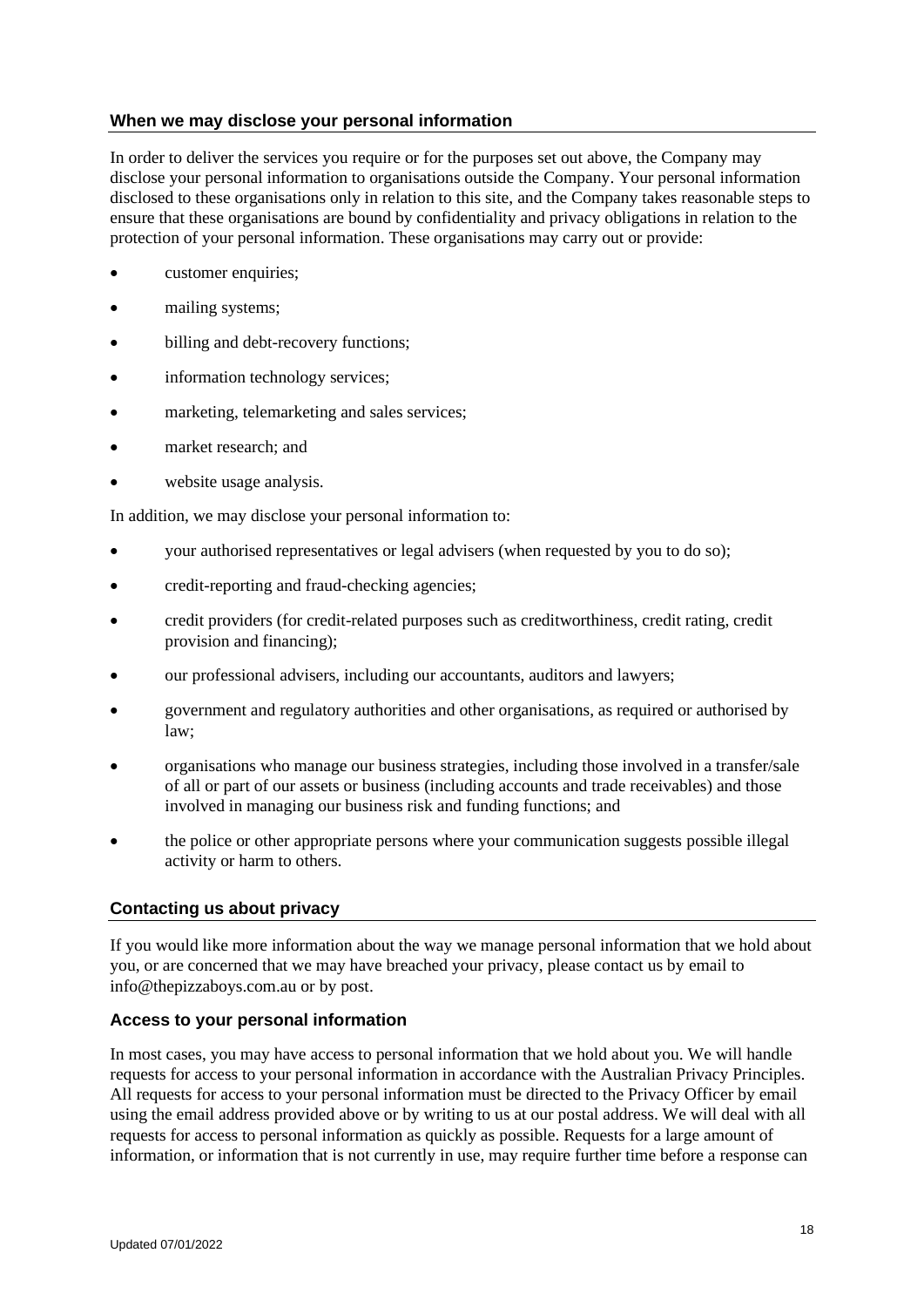be given. We may charge you a fee for access if a cost is incurred by us in order to retrieve your information, but in no case will we charge you a fee for your application for access.

In some cases, we may refuse to give you access to personal information that we hold about you. This may include circumstances where giving you access would:

- be unlawful (eg, where a record that contains personal information about you is subject to a claim for legal professional privilege by one of our contractual counterparties);
- have an unreasonable impact on another person's privacy; or
- prejudice an investigation of unlawful activity.

We may also refuse access where the personal information relates to existing or anticipated legal proceedings, and the information would not be accessible by the process of discovery in those proceedings.

If we refuse to give you access, we will provide you with reasons for our refusal.

### **Correcting your personal information**

We will amend any personal information about you that is held by us and that is inaccurate, incomplete or out of date if you request us to do so. If we disagree with your view about the accuracy, completeness or currency of a record of your personal information that is held by us, and you ask us to associate with that record a statement that you have a contrary view, we will take reasonable steps to do so.

### **Storage and security of your personal information**

We are committed to maintaining the confidentiality of the information that you provide us and we will take all reasonable precautions to protect your personal information from unauthorised use or alteration. In our business, personal information may be stored both electronically (on our computer systems and with our website hosting provider) and in hard-copy form. Firewalls, anti-virus software and email filters, as well as passwords, protect all of our electronic information. Likewise, we take all reasonable measures to ensure the security of hard-copy information.

#### **Third party websites**

You may click-through to third party websites from this site, in which case we recommend that you refer to the privacy statement of the websites you visit. This Privacy Policy applies to this site only and the Company assumes no responsibility for the content of any third party websites.

#### **Re-marketing**

We may use the Google AdWords and/or Facebook re-marketing services to advertise on third party websites to previous visitors to this site based upon their activity on this site. This allows us to tailor our marketing to better suit your needs and to only display advertisements that are relevant to you. Such advertising may be displayed on a Google search results page or a website in the Google Display Network or inside Facebook. Google and Facebook may use cookies and/or pixel tags to achieve this. Any data so collected by Google and/or Facebook will be used in accordance with their own respective privacy policies. None of your personal Google and/or Facebook information is reported to us.

You can set preferences for how Google advertises to you using the Google Ads Settings page (https://www.google.com/settings/ads). Facebook has enabled an AdChoices link that enables you to opt out of targeted advertising.